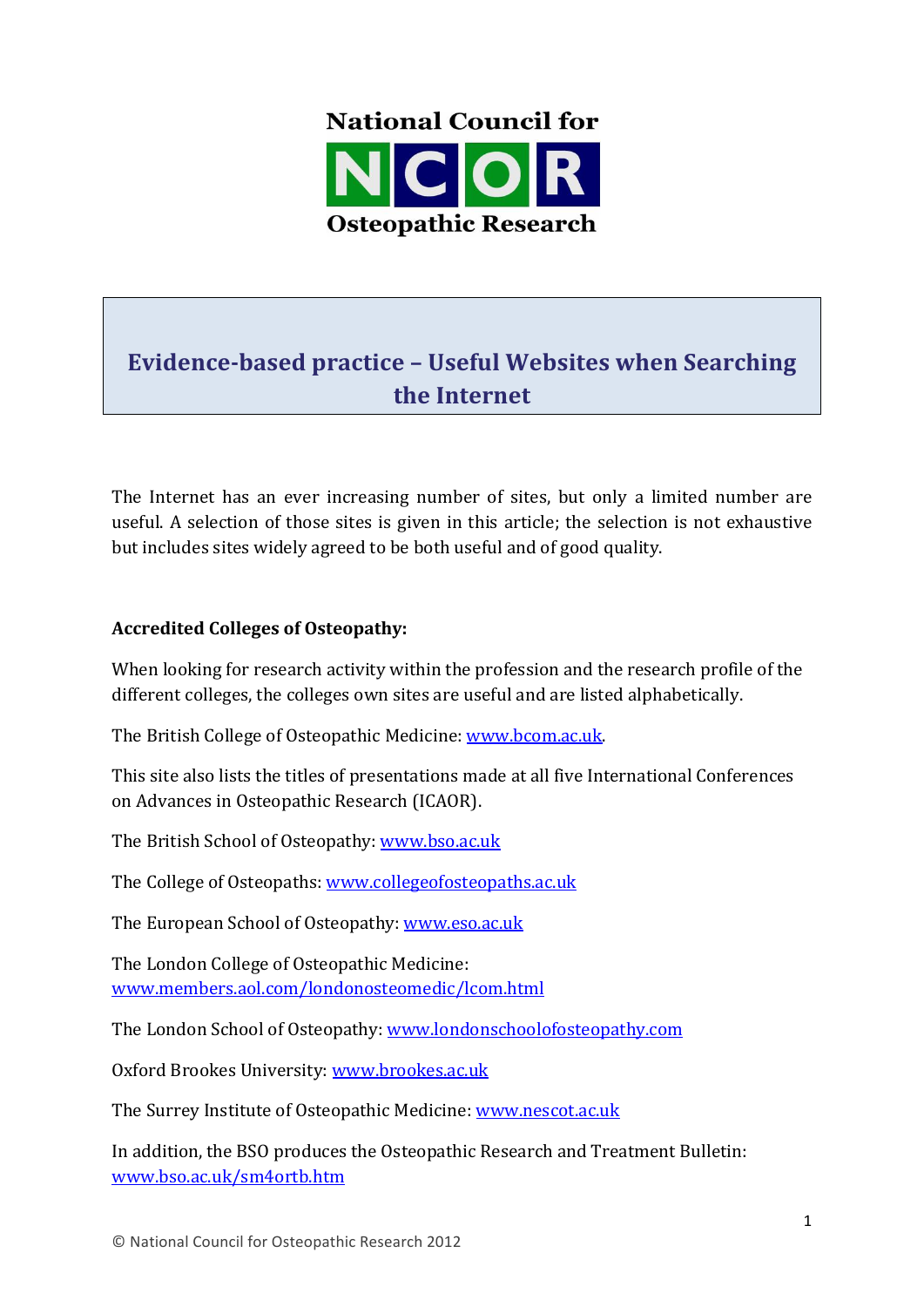Details of undergraduate osteopathic research can also be found on the website for the Vienna School of Osteopathy: www.osteopathic-research.com

#### **Registering and Professional Bodies:**

Useful information can be found on these sites for the United Kingdom Osteopathic profession and its counterparts overseas:

The General Osteopathic Council: www.osteopathy.org.uk

The British Osteopathic Association: www.osteopathy.org

American Osteopathic Association: http://do-online.osteotech.org/index.cfm

Australian Osteopathic Association: www.osteopathic.com.au

Canadian Osteopathic College: www.osteopathiecollege.com

#### **General Osteopathic Resources:**

Approximately 500,000 sites can be found relating to osteopathy if the term is typed into Google; many of those sites are solely for marketing purposes and the scant information is often of limited use. Examples of some general sites are:

The Osteopathic Home Page: www.osteohome.com

Osteopath - 222 of the best sites: www.cbel.com/osteopathy

Osteopathic Resources: www.osteopathonline.com/Resources 

Spine Information: www.spine-health.com

#### **Databases, Journals and Other Authoritative Sources:**

Osteopathic literature spans a wide variety of sources; this can be found by visiting individual journals' sites or by accessing databases such as Medline (Pub Med) which has over 11 million biomedical peer-reviewed papers. SUMSEARCH (see below) is a very useful search engine which can access Pub Med, CINAHL (Cumulative Index to Nursing and Allied Health), Cochrane, Merck and Guidelines databases. The search is less sophisticated but can save a lot of search time. AMED (Allied and Complementary Medicine) database has many complementary and alternative medicine (CAM) journals, but they are not all peer-reviewed, so beware cranks!

SUMSEARCH: http://sumsearch.uthscsa.edu/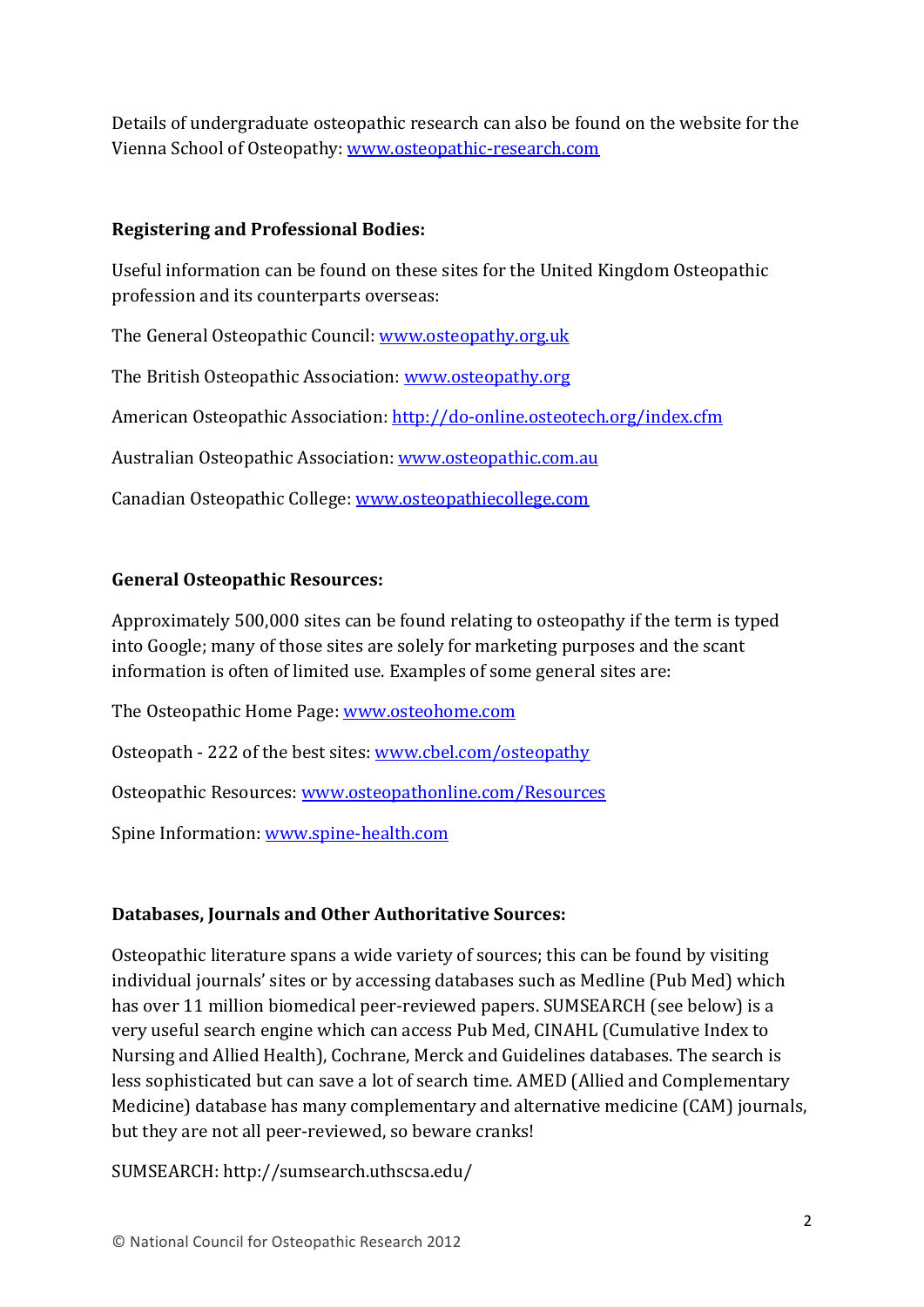To improve your search techniques: www.shef.ac.uk/~scharr/ir/adept/

Medline (Pub Med): www.ncbi.nlm.nih.gov/entrez/query.fcgi

The Osteopathic Literature Database: http://ostmed.hsc.unt.edu/ostmed/index.html

Physiotherapy Evidence Database (PEDro): www.pedro.fhs.usyd.edu.au/index.html

Database of Abstracts of Reviews and Effectiveness (DARE): www.york.ac.uk/inst/crd/

TRIP database: www.tripdatabase.com/

NIH International Bibliographic Information on Dietary Supplements (IBIDS) is a database of published international scientific literature on dietary supplements: http://dietary-supplements.info.nih.gov/databases/ibids.html 

The Arthritis and Complementary Medicine Database (ARCAM) and the Complementary and Alternative Medicine and Pain Database (CAMPAIN):

www.compmed.umm.edu/Databases.html 

Public Library of Science: http://www.plos.org/

National Institute of Health, US: http://grants2.nih.gov/grants/guide/notice-files/NOT-OD-05-022.html 

Osteopathy Today: www.osteopathy.org/ot/osteopathy\_today.htm

Clinical Evidence: www.clinicalevidence.com/ceweb/conditions/msd/msd.jsp

E\_Medicine: www.emedicine.com/journals.html

Journal of the American Medical Association: http://jama.ama-assn.org

New England Journal of Medicine: http://content.nejm.org

Spine: www.spinejournal.com 

British Medical Journal: www.bmj.com

Journal of the American Osteopathic Association: www.jaoa.org/

Journal of Neuroscience: www.jneurosci.org

American Journal of Clinical Nutrition: www.ajcn.org

Free Medical Journals: www.freemedicaljournals.com

Journal of Clinical Investigation: www.jci.org

The Lancet: www.thelancet.com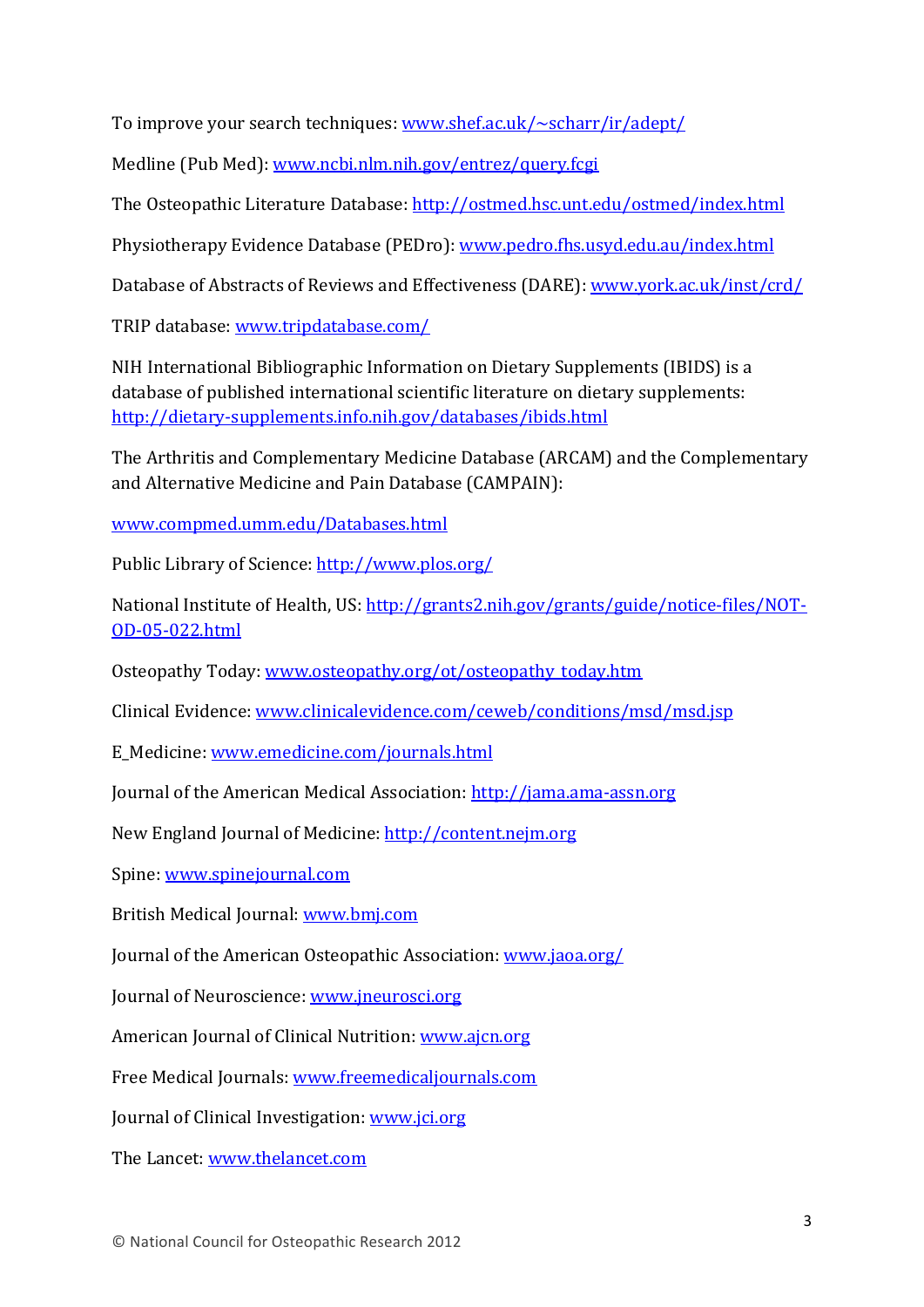Royal College of General Practitioners Online Journals: www.rcgp.org.uk/research/resources/journals.asp 

Science Direct: www.sciencedirect.com/science

Manual Therapy: www.harcourt-international.com/journals/math

Annals of Internal Medicine: www.annals.org

The Medical Literature Guide: www.amedeo.com

Medscape General Medical Information: www.medscape.com

Clinical Biomechanics: www.harcourt-international.com/journals/clbi

Pain; www.elsevier.com/wps/find/homepage.cws home

European Journal of Pain: www.harcourt-international.com/journals/eujp

Journal of Manipulative and Physiological Therapeutics (JMPT): www2.us.elsevierhealth.com 

Clinical Chiropractic (formerly British Journal of Chiropractic): www.harcourtinternational.com/journals/clch 

Evidence-based Complementary and Alternative Medicine (eCAM): http://ecam.oupjournals.org/ 

BioMedCentral. BMC Complementary and Alternative Medicine is an open access peerreviewed journal: http://www.biomedcentral.com/bmccomplementalternmed/

#### **Societies for Areas of Special Interest:**

The Society for back pain research: www.boa.ac.uk

Australian Spine Society: www.cms.uwa.edu.au

Cervical spine research society: <u>www.csrs.org</u>

Scoliosis research society: www.srs.org

Arthritis and Musculo-skeletal Alliance: www.arma.uk.net

Migraine Action Organisation: www.migraine.org.uk

The Migraine Trust: www.migrainetrust.org

The Sutherland Society: www.cranial.org.uk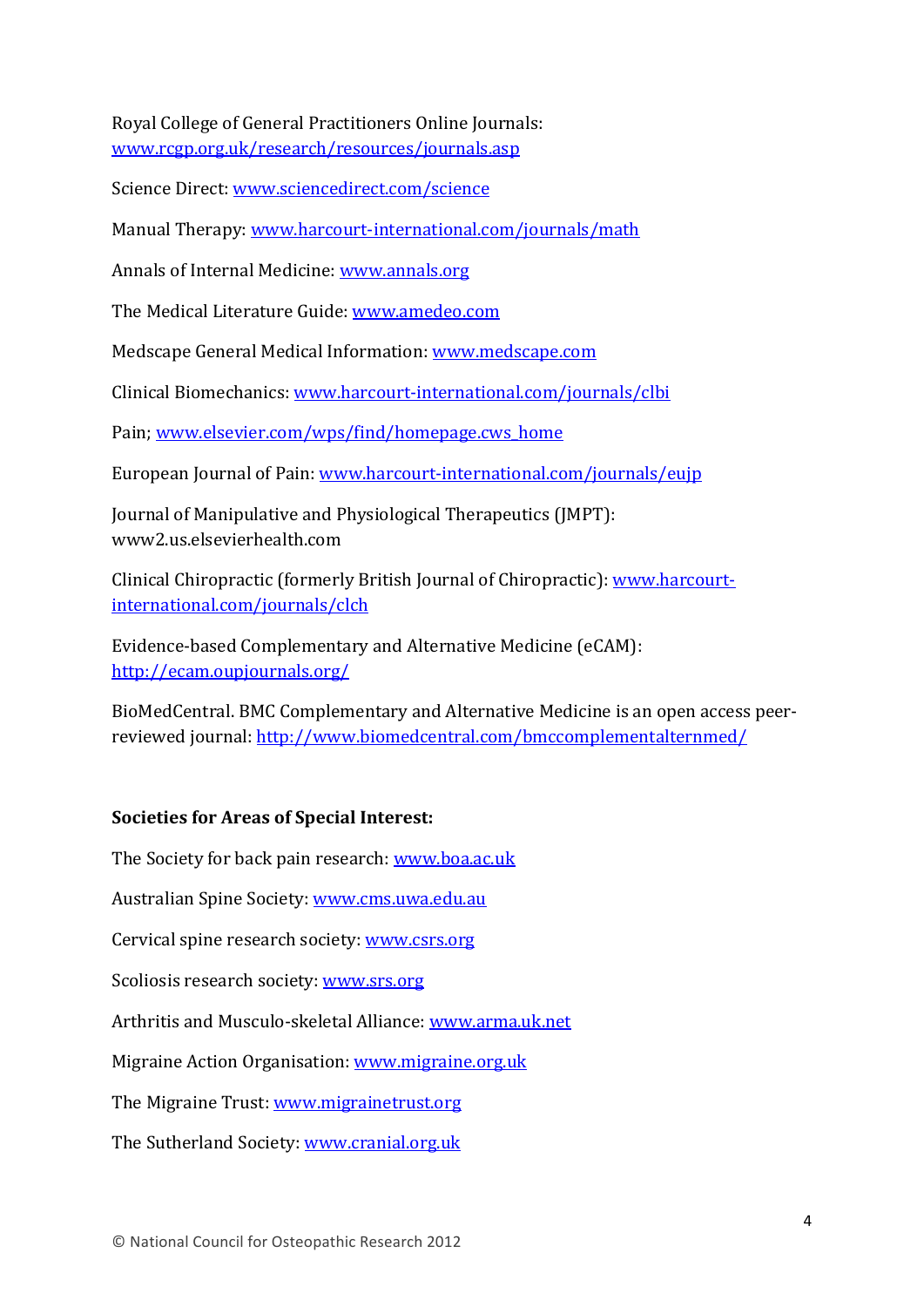#### **Complementary Medicine Research Sites:**

Research Council for Complementary Medicine: www.rccm.org.uk. A fee is charged for a search. 

Institute for Musculoskeletal Research and Clinical Implementation: www.imrci.ac.uk/

Bastyr University for naturopathic education: www.bastyr.edu

National Centre for Complementary and Alternative Medicine (NCCAM) of USA: www.nccam.nih.gov 

National Research Register, UK: www.dh.gov.uk/research

The Meridian Institute: http://meridianinstitute.com

## **Charitable Organisations:**

BackCare (formerly known as the National Back Pain Association): www.backcare.org.uk 

Arthritis Research Campaign: www.arc.org.uk/research/default.htm

Action Medical Research: www.action.org.uk

## **Sites for Evidence Based Medicine:**

www.nettingtheevidence.org.uk 

Effective healthcare Bulletins: www.york.ac.uk/inst/crd/ehcb.htm

National Institute for Clinical Evidence: www.nice.org.uk/

Effectiveness matters: www.york.ac.uk/inst/crd/em.htm

Evidence based management of musculoskeletal pain: www.nhmrc.gov.au/publications/synopses/cp94syn.htm 

Internet Resources in Health and Medicine: http://omni.ac.uk

#### **Research Course Information:**

www.rdinfo.org.uk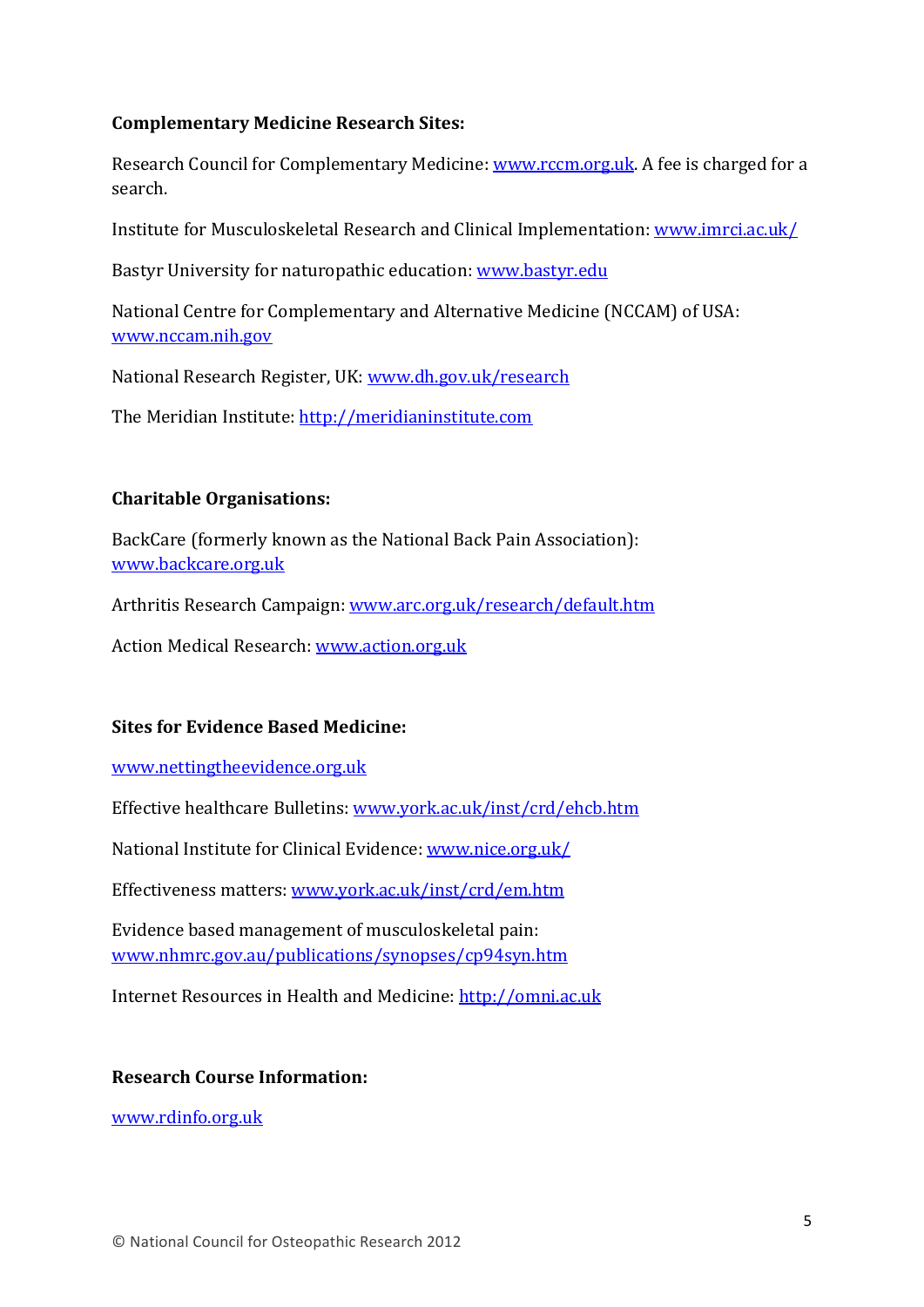#### **Current Health News:**

Patients constantly seem to attend appointments with articles cut out of the papers. The most popular sites are:

The Times: www.timesonline.co.uk

The Guardian: www.guardian.co.uk

The Independent: www.independent.co.uk

The Daily Mail: www.dailymail.co.uk

The Daily Telegraph: www.telegraph.co.uk

## **Other Useful Websites:**

Research Councils (UK): www.rcuk.ac.uk

Medical Research Council: www.mrc.ac.uk

Department of Health: www.dh.gov.uk

Faculty of Public Health: www.fphm.org.uk

Central Office for Research Ethics: www.corec.org.uk

Current Trials in Medicine: www.controlled-trials.com

National Research Register of Health Related Research Projects in England, Scotland and Wales: www.update-software.com/national/default.htm

National Electronic Library for Health (NeLH). This is a particularly useful site that has links to a number of other valuable sites. www.nelh.nhs.uk/

The Cochrane Library: www.update-software.com/cochrane/cochrane-frame.html.

Health Information for London Online (HILO): www.hilo.nhs.uk

Health Education Resources Online (HERO): www.hero.ac.uk

Bandolier: www.jr2.ox.ac.uk/bandolier/

University of Texas - information about a umber of useful CAM sites and databases for students: http://atc.utmb.edu/altmed/

Children's Hospital Boston - The Centre for Holistic Paediatric Education and Research (CHPER) is devoted to improving the well-being of children through advances in holistic healthcare: www.childrenshospital.org/holistic/